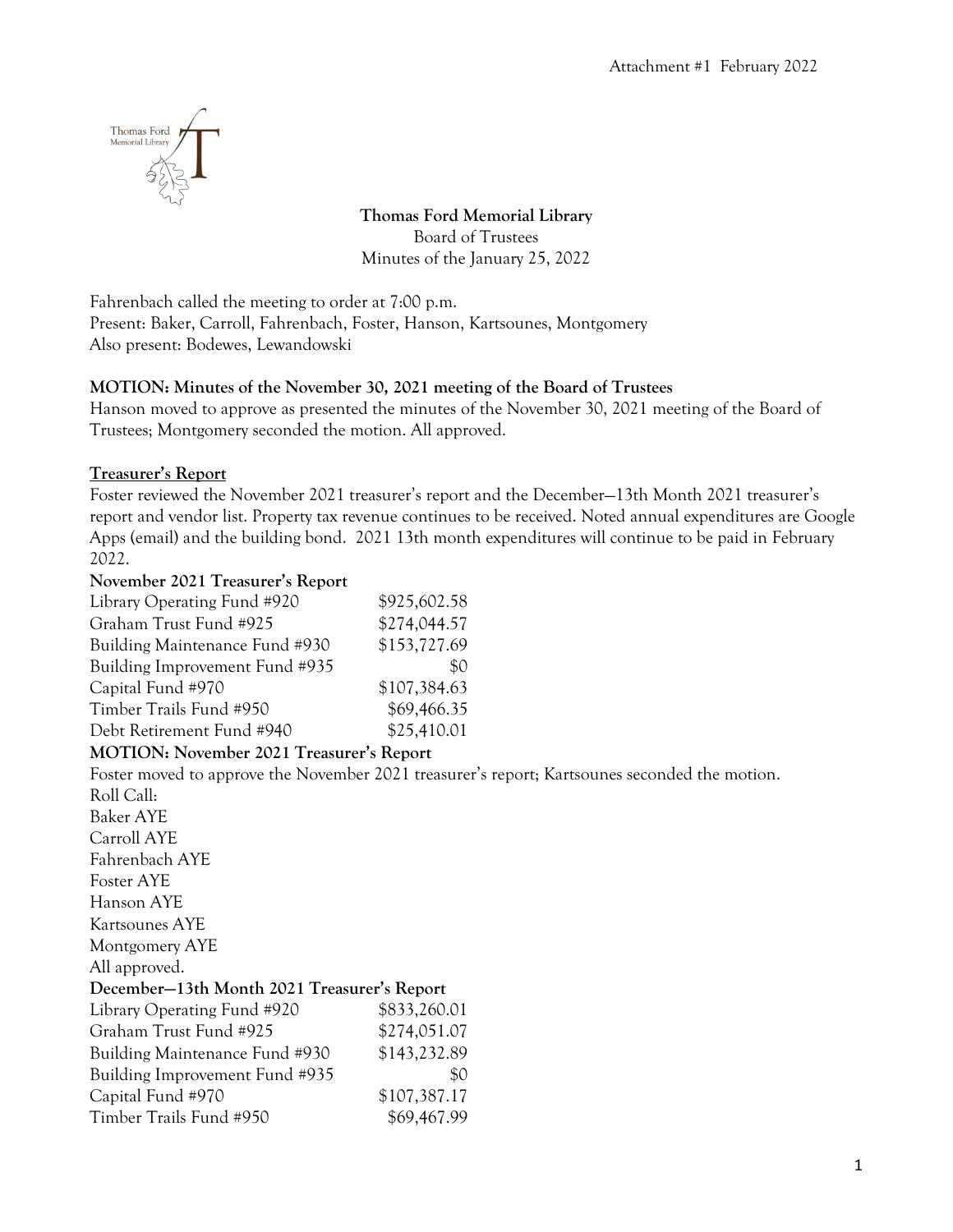Debt Retirement Fund #940 \$25,410.32 December 2021 Vendor List \$105,162.86

### **MOTION: December—13th Month 2021 Treasurer's Report**

Foster moved to approve the December—13th Month 2021 treasurer's report; Kartsounes seconded the motion.

Roll Call: Baker AYE Carroll AYE Fahrenbach AYE Foster AYE Hanson AYE Kartsounes AYE Montgomery AYE All approved.

# **Librarian's Report**

- **Illinois Libraries Present**. The library staff is excited to participate in the new library programming consortium "Illinois Libraries Present." With the success of virtual programming and facilitated by RAILS, several area libraries have combined resources to host virtual author events this year beginning with author Silvia Moreno-Garcia. Author events of this scale can be expensive to produce; pooling resources allows libraries to offer the virtual programs to larger audiences. When multiple taxing bodies share resources that arrangement is governed by an intergovernmental agreement (IGA). The IGA, a standard form agreement, for this partnership is presented later on the agenda.
- **Staff Performance Appraisals** are typically completed during the month of January. Goals and objectives from 2021 will be revisited and 2022 goals will be set. Staff have received their new pay rates and paid time off summaries. Staff raises went into effect in the first paycheck of 2022.
- **90th Anniversary Year.** 2022 marks the 90th Anniversary of the Thomas Ford Memorial Library and the construction of our building. Throughout the year we are planning special promotional events and historical reminders for our residents about the history of the Library. Our newsletters and social media accounts will highlight interesting historical information about the Library and the Ford Family's contribution to Western Springs. A 90th Anniversary event is also being planned for later in the year.
- **Statements of Economic Interest.** All elected officials must complete an annual Statement of Economic Interest by May 1 each year. Those statements typically arrive by email during the month of February and March.
- **Staff In-Service and Appreciation**. The Library was closed on December 10 for an In-Service Day. The closure was posted at the Library, on the website and on social media. The day included a Director's update, safety presentation, departmental meetings and boxed lunch. TFML hooded sweatshirts were distributed at the meeting – and staff members have been regularly and happily wearing them since. A warm thank you was expressed to the Board for the considerate gift.
- **Statistics and Departmental Reports** were presented.

# **Visitors/Public Comment**: None.

### **Communications**:

Laidlaw Elementary School delightful student letters of appreciation for all the Library does for the community, Rotary Club of LaGrange thank you letter for serving as a collection location for its Secret Santa program supporting 950+ local children, a beautiful original photograph of the Library at night taken by a close neighbor.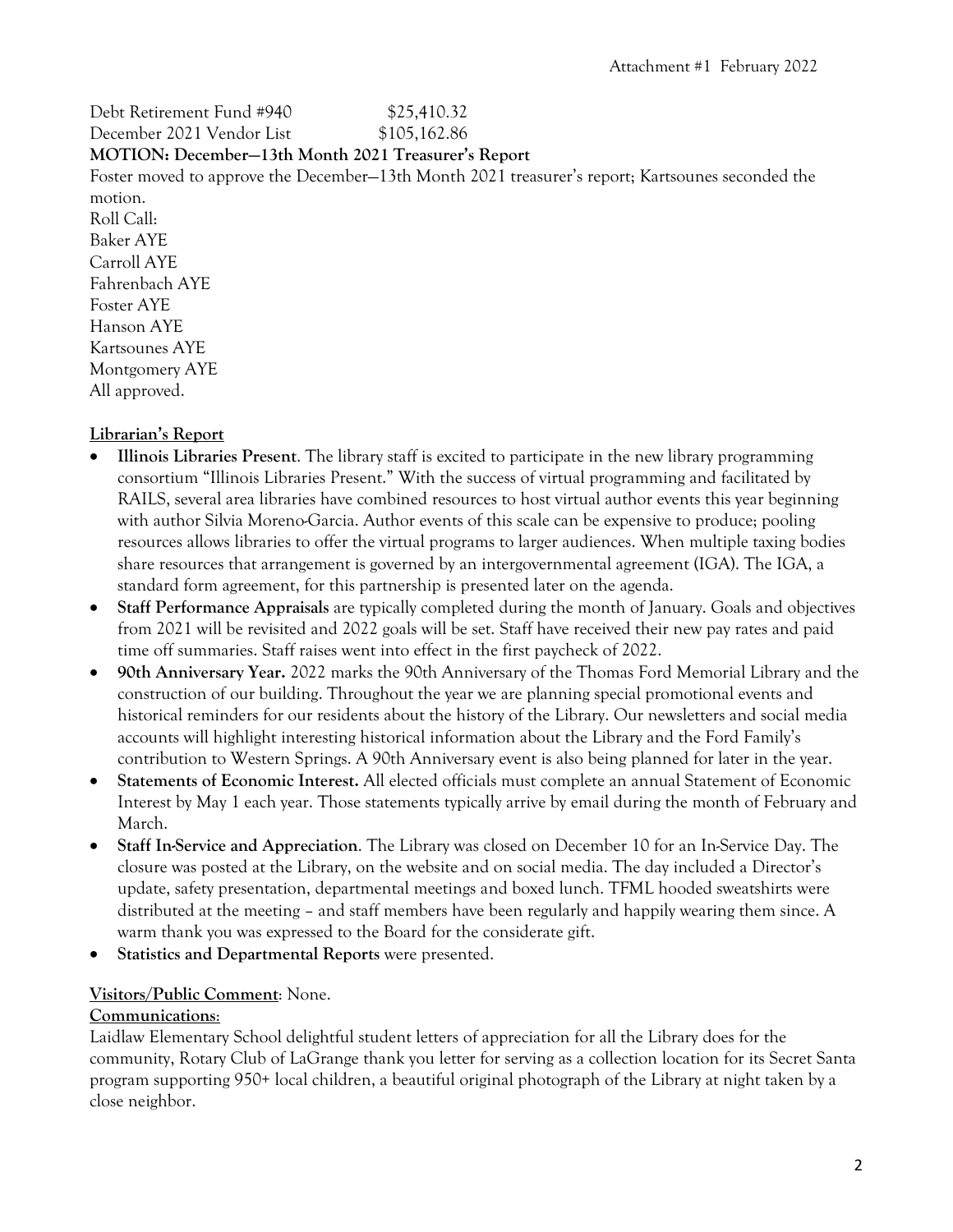# **Committees**:

## **Building and Grounds**

Carroll, Bodewes and Lewandowski met to discuss and prioritize 2022 projects. Along with the interior signage project already discussed, priority projects include refreshing of all exterior doors and wood entry casings, and update of the Technical Services workroom. In addition, smaller updates in the server area, janitorial storeroom, and Board Room are scheduled. No building issues to report.

### **Personnel Committee**

The Personnel Committee will meet on February 22 immediately prior to the regular Board meeting. Hanson will then meet with Bodewes. The committee will rework the review process during 2022.

## **Library Foundation**

Kartsounes reported on the January 18 meeting. The 2021 appeal has been very successful. Along with the consistent generous community support, the mission of the Foundation has been invigorated by the online donation option and new donor database. The Foundation commended Lewandowski for her work with the implementation of the new database and management of appeal donations. Donor (appeal and general) recognition will be featured in the Spring newsletter. The Foundation was most pleased to approve funding for the Library interior signage project in the amount of \$28,000 with an option for additional funds. The project will be completed in 2022. Kartsounes commended Bodewes for his proficiency in partnering with Library support organizations.

## **Old Business**

### **Library Service Update**

The Library staffing contingency plan to shorten service hours that was prepared in December was not implemented. Staff absences, open positions, and scheduled vacations were managed without further incident. Library programming will be virtual until February 28. Large group gatherings were also cancelled.

# **New Business**

### **2022 Policy Review Schedule**

The 2022 Policy Review schedule was presented. MOTION: Carroll moved to accept the Policy Review Schedule as presented; Baker seconded. All ayes.

### **Review of Board of Trustees Executive Session Minutes**

The biannual review of Executive Session Minutes to determine which should be kept private or made public is required by law. It is the advisement of Library legal counsel that Executive Session minutes pertaining to personnel matters be indefinitely retained. The Board accepted Bodewes' recommendation that Executive Session minutes relating to a single personnel matter (hiring of the library director) be released at this time.

MOTION: Carroll moved that the following minutes be retained in the Executive Session file to be reviewed again in July 2022; Hanson seconded the motion.

- Personnel Matter: 1998 Personnel Matter (August 25, 1998, July 28, 1998, June 23, 1998, April 28, 1998, March 26, 1998, February 25, 1998)
- Personnel Matters and Staff Salaries: Personnel Matter (all minutes from 1998 Executive Sessions related to this); Second Personnel Matter (November 2007); Third Personnel matter (February 23, 2010, April 26, 2011); Fourth Personnel Matter (October 27, 2015)